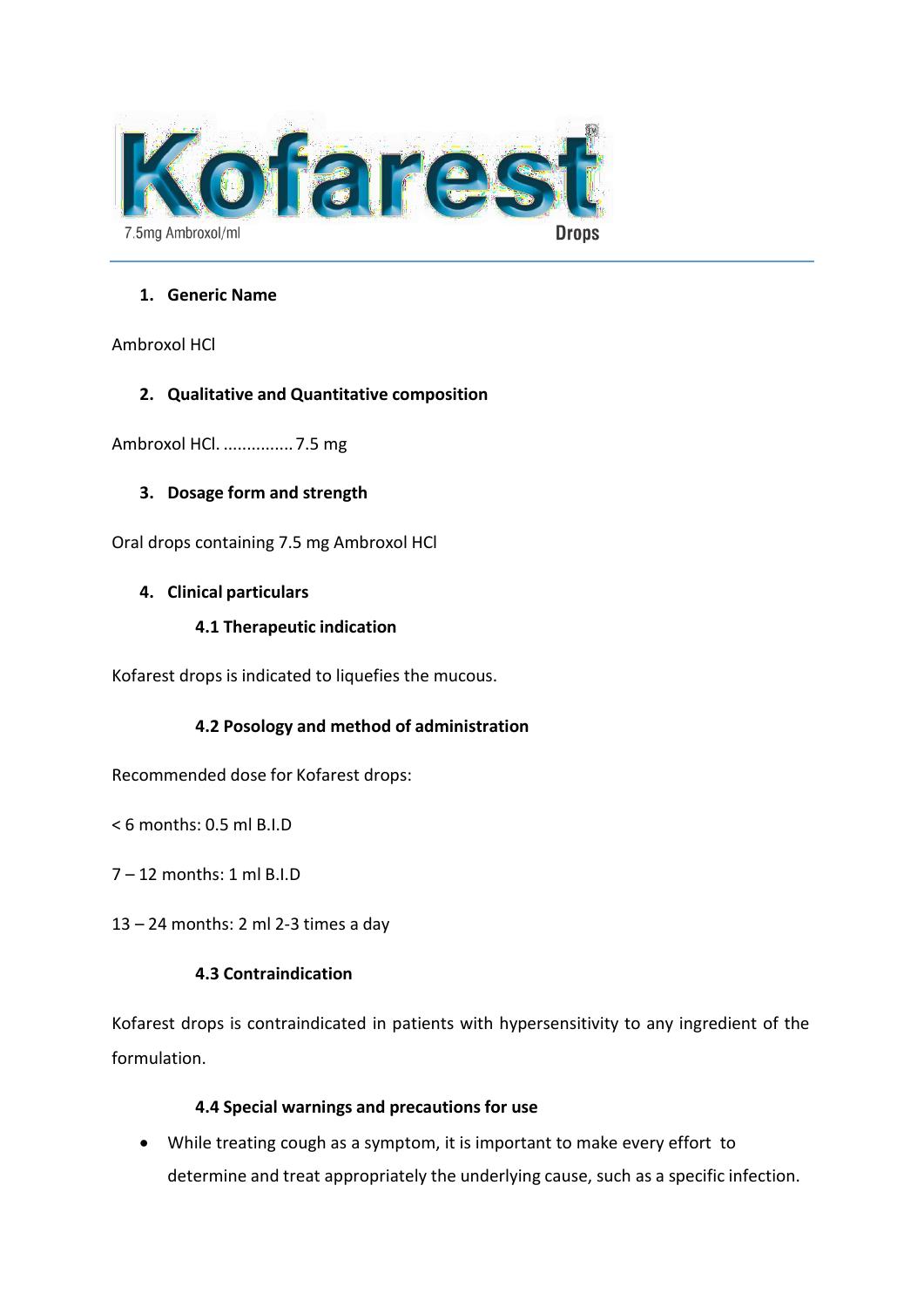- Caution should be observed while prescribing Kofarest drops to children.
- Since mucolytics, such as Ambroxol, may disrupt the gastric mucosal barrier, Kofarest drops should be used with care in patients with a history of peptic ulceration.

#### **4.5 Drug interactions**

NA.

### **4.6 Use in special population**

- Pediatric: Safe in children.
- Geriatric: Clinical studies of did not include sufficient numbers of subjects aged 65 years and older to determine whether they respond differently from younger subjects. If clinically warranted due to insufficient bronchodilator response, the dose of may be increased in elderly patients as tolerated, in conjunction with frequent clinical and laboratory monitoring, to the maximum recommended daily dose.
- Liver impairment: Use with caution.
- Renal failure: Use with caution.
- Pregnancy and lactation: Safety of Kofarest drops has not been studied in pregnancy and lactation. Therefore, probable benefits should be weighed against possible risks, before prescribing.

### **4.7 Effects on ability to drive and use machine**

Patients should be cautioned against engaging in activities requiring complete mental alertness, and motor coordination such as operating machinery until their response to Kofarest drops is known.

### **4.8 Undesirable effects**

An adverse drug reaction includes Thrombocytopenia, Eosinophilia, Palpitations, Cardiac flutter, Vascular malformation, Vertigo, Tinnitus, Eyelid edema, Nausea, Vomiting, Diarrhoea, Chest pain, Chills, Hepatic function abnormal, Anaphylactic shock, Pneumonia, Conjunctivitis, Infusion related reaction, Blood pressure increased, Decreased appetite, Pain in extremity, Dizziness, Headache, Tremor, Insomnia, Dysuria, Genital erosion, Dyspnea, Rash, Pruritus, Flushing.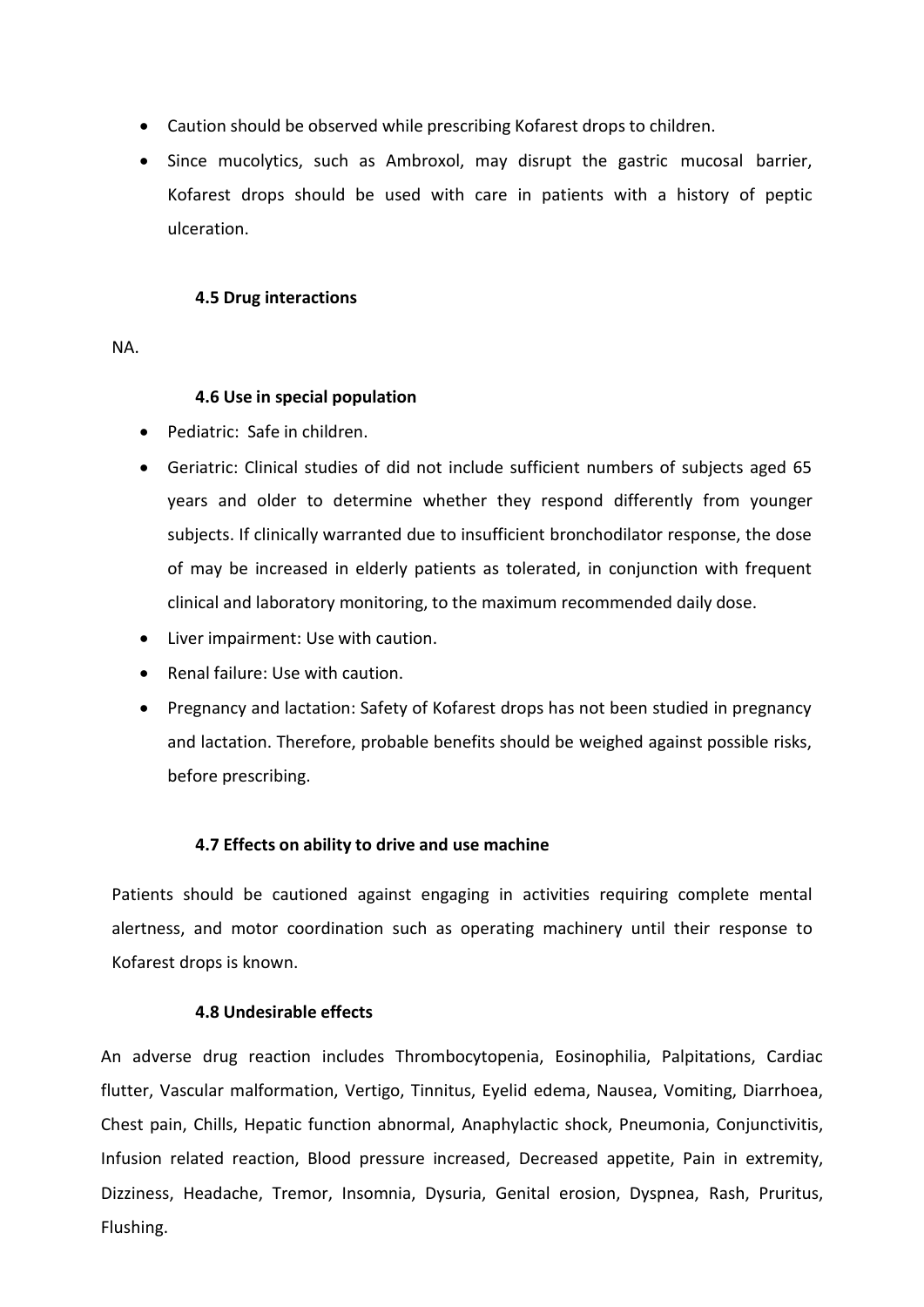#### **4.9 Overdose**

There is limited experience of overdose with Kofarest drops. Initiate general symptomatic and supportive measures in all cases of overdosages where necessary.

#### **5. Pharmacological properties**

#### **5.1 Mechanism of action**

The main mechanism of action for Ambroxol involves stimulation of surfactant synthesis, a complex mechanism that is not yet fully understood, but that gives Ambroxol effective mucokinetic and secretagogue properties, thus promoting mucous clearance, facilitating expectoration and easing productive cough. In addition to the mucokinetic and secretagogue properties, Ambroxol is also known to have numerous widespread pharmacodynamic properties

#### **5.2 Pharmacodynamic properties**

Ambroxol is a mucolytic agent. Excessive Nitric oxide (NO) is associated with inflammatory and some other disturbances of airways function. NO enhances the activation of soluble guanylate cyclase and cGMP accumulation. Ambroxol has been shown to inhibit the NOdependent activation of soluble guanylate cyclase. It is also possible that the inhibition of NO-dependent activation of soluble guanylate cyclase can suppress the excessive mucus secretion; therefore it lowers the phlegm viscosity and improves the mucociliary transport of bronchial secretions.

#### **5.3 Pharmacokinetic properties**

Ambroxol has a bioavailability of 79% when administered orally. It is metabolized in the liver by cytochrome P450 3A4 and has a terminal elimination half-life of approximately 10 h, with a total clearance of 660 ml/min. On distribution from blood to tissue, the highest concentration of Ambroxol is found in the lungs; in human lung tissue, Ambroxol has been detected at concentrations 15- to 20-fold higher than those in the blood. Furthermore, age and gender have not been shown to affect the pharmacokinetics of Ambroxol to a clinically relevant extent, therefore dose adjustment is not indicated.

#### **6. Nonclinical properties**

**6.1 Animal Toxicology or Pharmacology**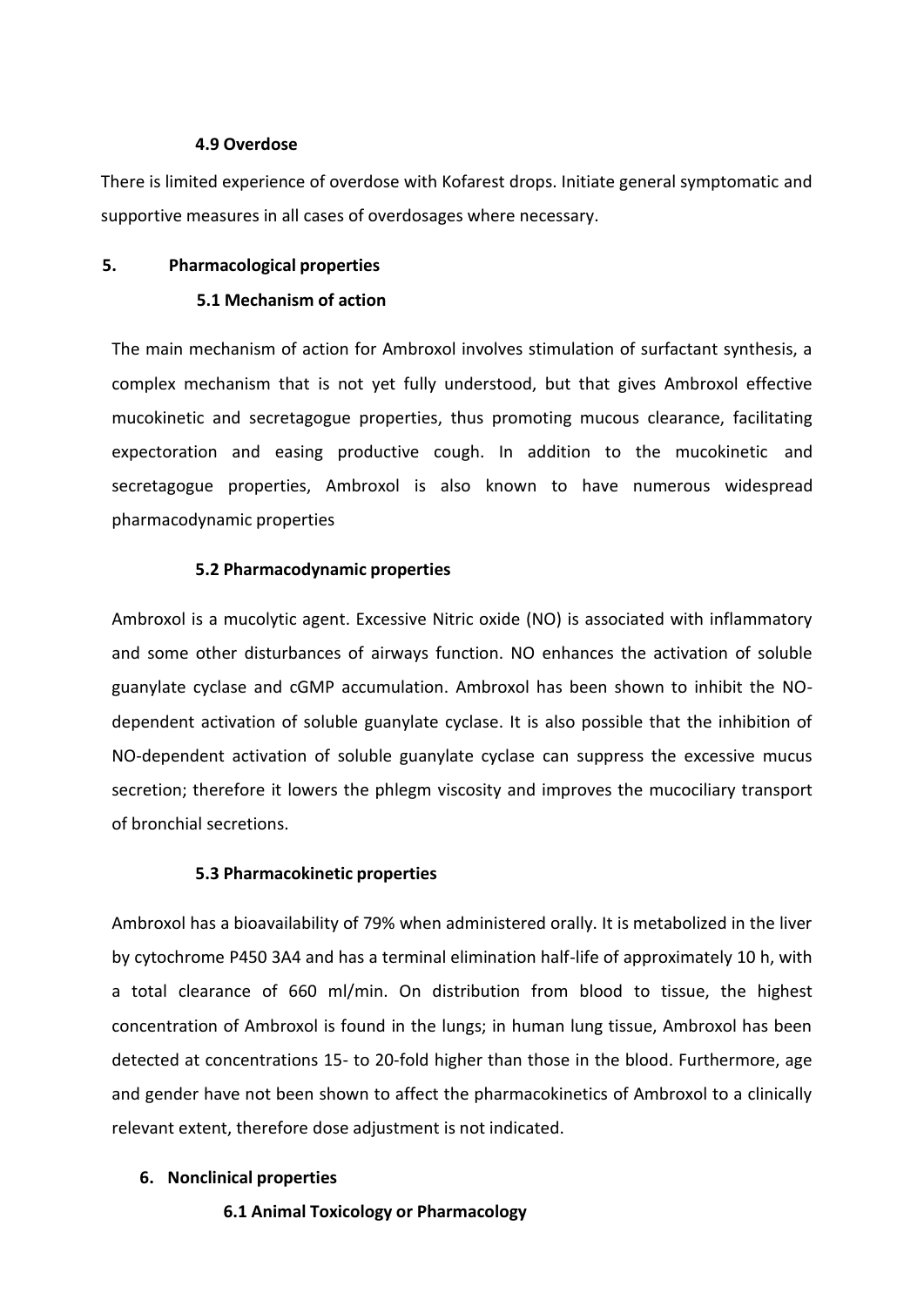NA.

# **7. Description**

Ambroxol belongs to a group of medications called mucolytics. Its chemical name is (1r,4r)-4-{[(2-amino-3,5-dibromophenyl)methyl]amino}cyclohexan-1-ol hydrochloride and its structure is:



Its empirical formula is  $C_{13}H_{19}Br_2CIN_2O$  and its molecular weight is 414.56 g/mol.

# **8. Pharmaceutical particulars**

# **8.1 Incompatibilities**

There are no known incompatibilities.

# **8.2 Shelf-life**

24 months.

# **8.3 Packaging Information**

Kofarest drops is available in bottle of 15ml.

# **8.4 Storage and handling instructions**

Store below 25°C. Protect from light.

# **9. Patient Counselling Information**

# **9.1 Adverse Reactions**

Refer part 4.8

# **9.2 Drug Interactions**

Refer part 4.5